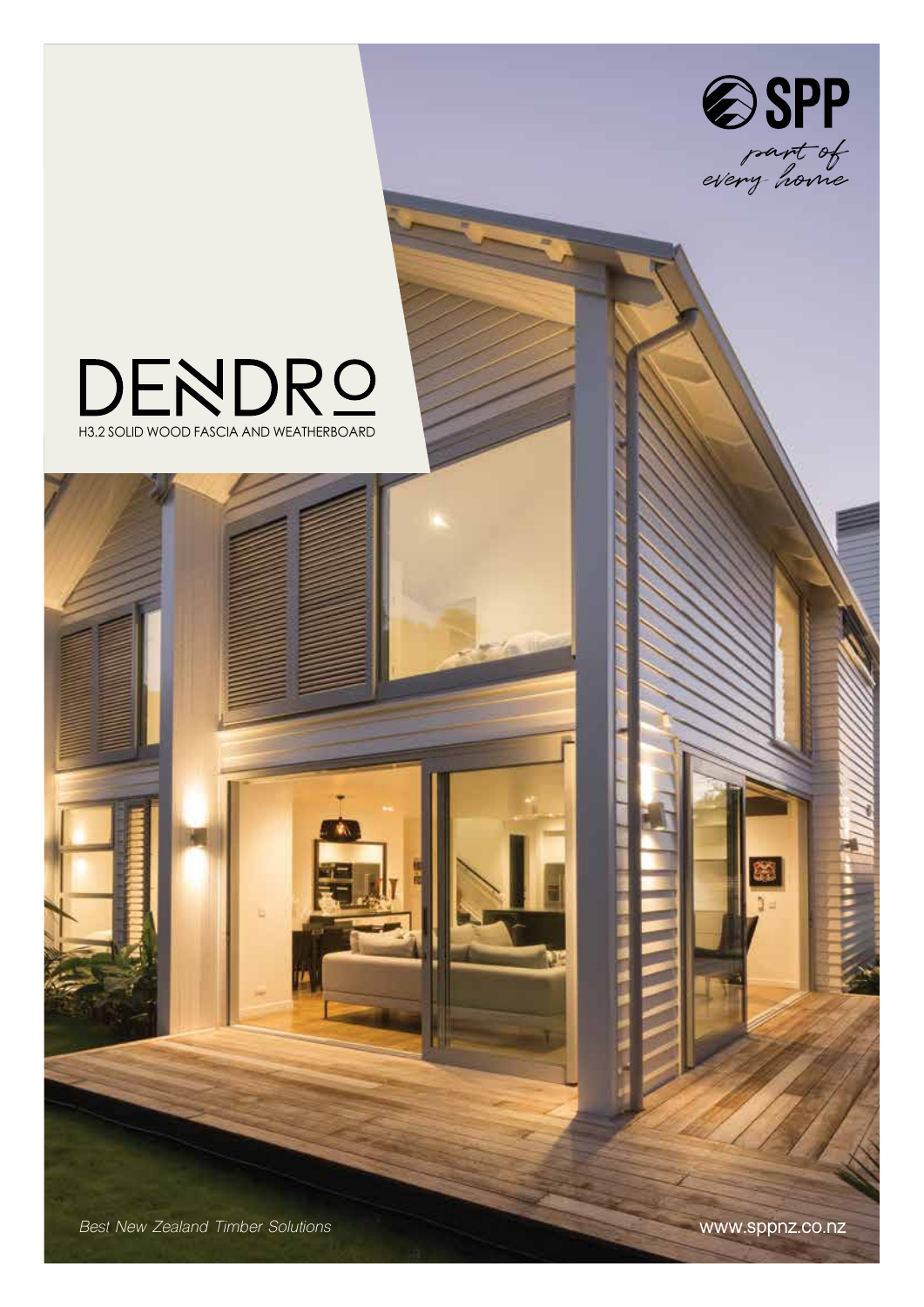*New Zealand has a long tradition of using wood, building houses that stand the test of time. Heritage houses such as villas and bungalows used wood for cladding and exterior trimming because it looked good, was freely available and cost effective.* 

From dendrochronology - the study of tree rings. Tree rings represent the core and strength of a tree, revealing its story.

*At SPP we believe that quality starts with the raw material. We use the finest mature pruned trees to create a quality clear range of solid, non fingerjointed, weatherboard and fascia.* 





The Dendro range is:



- 100% New Zealand grown Radiata Pine
- Mature trees at about 30 years of age when cut in the forest
- Using the clear outside wood of the pruned log
- Sawn then dried in slow conditioning kilns releasing the stress and stabilising the timber
- Machined to a range of profiles from 135mm wide to 240mm wide
- Treated to H3.2 durability with a 25 year treatment warranty *(refer to full terms and conditions on website)*
- Sealed with oil based primer for added protection (raw option available)
- Raw options can be stained *(refer to point 7 - page 5)*
- Stocked and distributed from three locations and available Nationwide.
- Cost competitive and longer lasting than alternatives
- Available in bandsawn (textured surface) and dressed (machined smooth) finishes *(refer to photos on page 5)* 01

## H3.2 SOLID WOOD FASCIA AND WEATHERBOARD DENDRO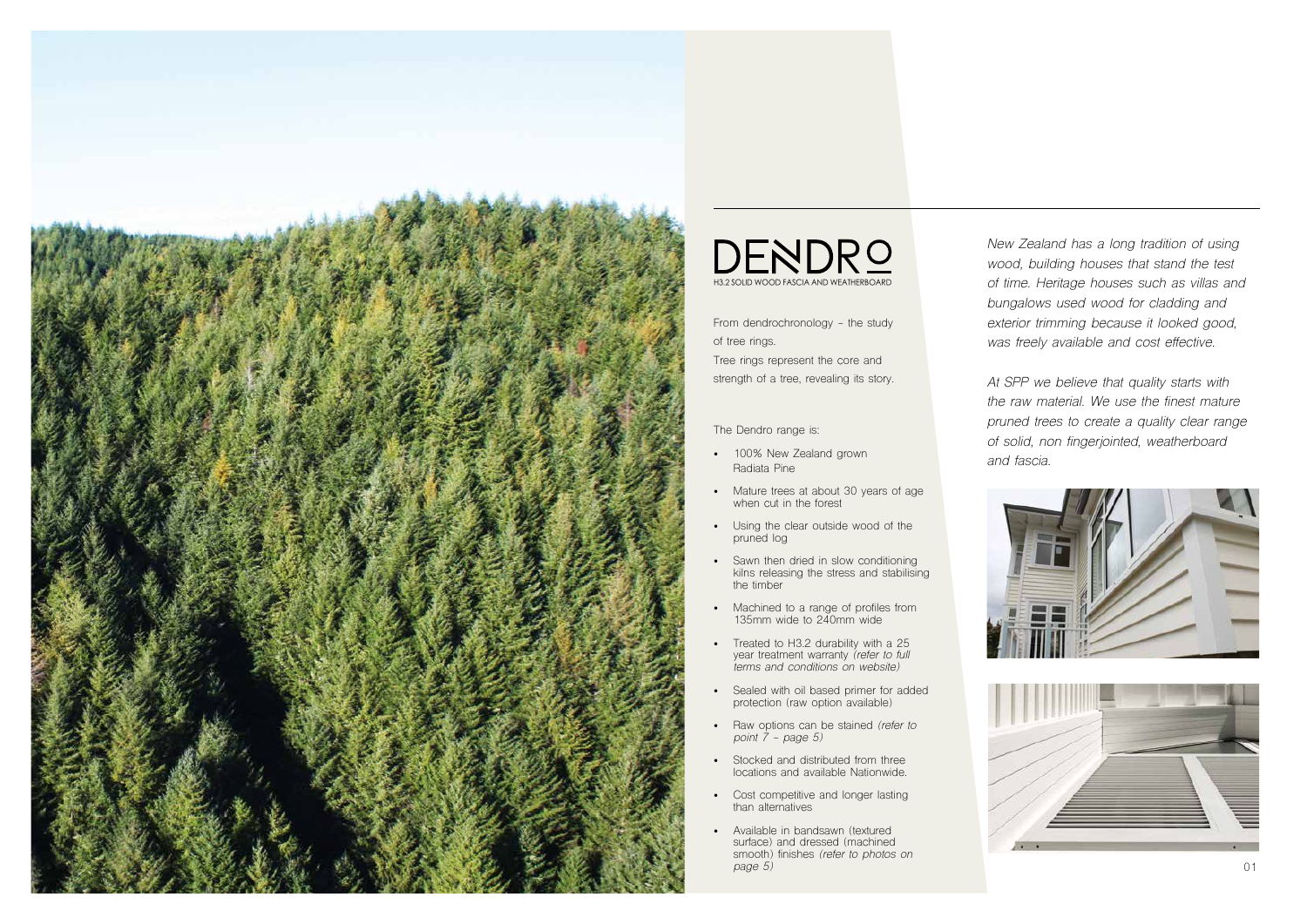## SCALLOP RUSTICATED WEATHERBOARD







GROOVED BATTENS AND BOARDS (UNPRIMED)



03

WELLINGTON WEATHERBOARD





HAWKES BAY/GISBORNE WEATHERBOARD

- Grooved battens also available in dressed face option *P.O.A*
- For a complete list of SPP's profiles, including our range of H3.1 treated and fingerjointed products, refer to our website

## AUCKLAND WEATHERBOARD



VERTICAL SHIPLAP WEATHERBOARD



### BEVELBACK WEATHERBOARD





• Weatherboards also available unpainted - *P.O.A*

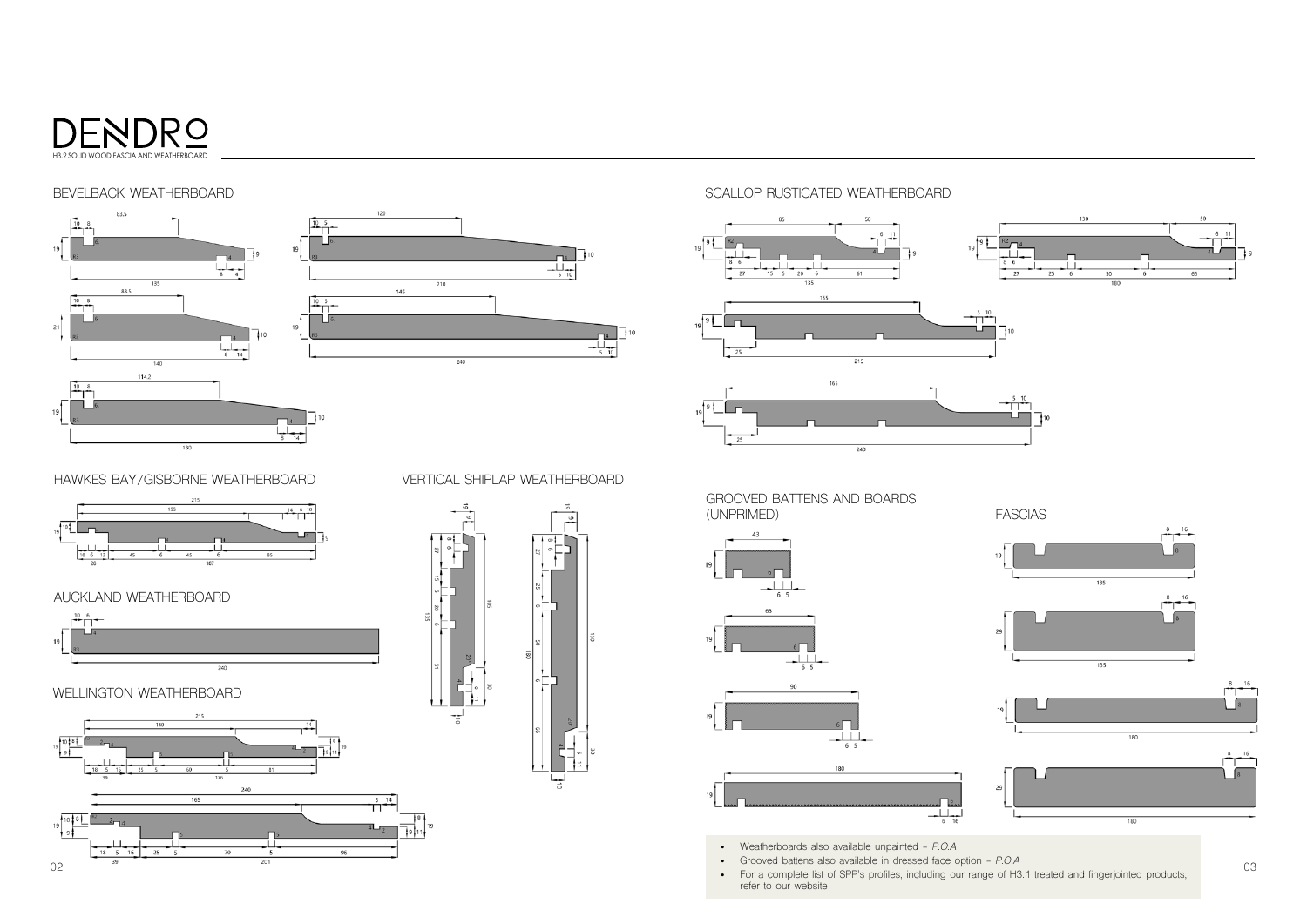#### **1.0 PROFILE CHOICE**

- Choose a profile that suits the overall design aesthetics of the house but also factors in prevailing weather conditions and surrounding styles.
- A bandsawn finish (textured) is better suited to harsher climate conditions (extreme hot and cold).
- 
- A flat bevel back profile is suited to heavy salt spray zones (ease of cleaning).
- All Dendro products have been manufactured in accordance with NZ3617 standard.

## **2.0 HANDLING AND STORAGE**

- **• Care must be taken when loading and unloading**  product to avoid forklift or hiab damage.
- Keep the product dry at all times. If storing outside make sure the product is elevated off the ground by at least 15cm (ground bearers) and is properly supported at 90cm centres.
- Use a ground sheet to provide an added barrier to ground moisture uptake.
- Make sure the ends of packs are well covered as moisture will quickly absorb through ends of boards.
- The factory primed product will provide some protection to the weather but not full water proofing. Use covers that provide full moisture protection.
- The take up and release of excessive moisture can cause the product to swell and shrink. To minimise this, make sure the product is installed when dry and painted with at least two quality acrylic top coats within 4 weeks of installation.
- Also ensure all end cuts are sealed with a quality oil based exterior primer sealant.
- Nails should not be punched until the time of final painting to avoid moisture uptake.
- Always remember that exterior Radiata is susceptible to moisture until the product is properly protected with a full paint coating system<sup>.</sup>

#### **3.0 ACCLIMATISATION**

- Product needs to acclimatise to the environment it is being installed in. Typically 3-5 days is enough for the product adjust to the surrounding ambient moisture content at the installation site.
- Product that has been exposed to moisture will need to be dried out prior to install. DO NOT INSTALL product that is wet. Allow to air dry by filleting the product and leaving in a shaded, dry area.

#### **4.0 DIMENSIONAL CHANGE AND MOVEMENT IN WEATHERBOARDS**

- Timber is hygroscopic which means it will take up and release moisture until it reaches an equilibrium with the surrounding environment (usually around 10-16% EMC).
- Weatherboards are designed to allow movement (expansion and contraction) due to, for example, excessively hot drying winds, seismic shocks, sustained torrential rain etc. DO NOT USE SEALANTS OR GLUES between boards or board laps as this may inhibit normal timber movement.
- Weatherboard and fascia should be installed in accordance with the current building code and BRANZ recommended 'BEST PRACTICES'. Some helpful hints are listed below:
- Use a quality building wrap installed as per manufacturers specifications.
- When installing bevelback weatherboard use EZYSCRIBE pre-cut scriber as a storey rod.
- Seal all cut ends with two coats of oil based primer
- Single nail all weatherboard profiles, regardless of size. This allows for natural movement due to moisture, thermal, seismic etc. Nailing boards together will likely result in split boards.
- Never nail through laps. Nails should be fixed approximately 10mm above the board below.
- Nail at a maximum of 600mm centres.
- Ideally nails should be punched and puttied and spot primed straight away. If this is not possible, leave nails un-punched until the painting/sealing process occurs. Punched nails that are left unsealed are a channel for moisture to get into timber and cause swelling.
- Refer to nail chart in this brochure for correct nail type and size.
- Leave a 2mm gap between rebated profiles (such as rusticated and shiplap) to allow for expansion and contraction.
- Ensure non-rebated profiles such as bevelback have a minimum lap of 32mm.
- Angle mitre joints away from prevailing wind and/or use flat soakers.
- Ensure bottom weatherboard is at least 150mm above the ground or 100mm above decks and terraces.
- To ensure the best weather tightness and look, use SPP boxed corners, scribers, window sills and facing boards *(refer www.sppnz.co.nz)*

#### **5.0 LAPLINES**

- Laplines occur when weatherboards move (expand and contract) after painting.
- To avoid these laplines, particularly on wide boards, pre paint 40mm on the bevelback profiles and 30mm on the rusticated and other profiles in the same colour as the intended finish.

#### **6.0 INSTALLATION**

- Dendro solid fascia and weatherboard is supplied coated with an oil base primer. While such factory priming ensures some weather protection, it does not make the product water proof and the following guidelines should be strictly followed to ensure a trouble free, long lasting product:
- Painting should take place as soon as practical after installation and within 4 weeks under normal weather conditions (not severe rain wetting). If longer than 4 weeks or where severe wet or cold weather has occurred, allow product to dry, sand and apply at least one coating of oil base primer.
- Use a correctly calibrated moisture meter to test the EMC (equilibrium moisture content) should be at or below 16%. DO NOT PAINT if the product is wet. This will seal moisture in the timber causing later swelling and shrinkage (cracking etc).
- Before commencing painting, make sure the product is clean and free of dirt or grease etc. Give the product a light sand to assist with keying the next paint coat. Make sure all nails are punched and putty sealed and primed.
- It is recommended the use of an oil base undercoat where the environment is subject to extreme temperatures (hot or cold), is exposed to coastal salt winds or higher humidity.
- Apply two coats of quality acrylic (water base) paint following the directions of the paint manufacturer and normal best practice. Final film build of the top two coats should be no less than 50 microns dry. Take particular care to get adequate paint on the corner edge of each board.
- Painters can refer to AS/NZ 2311 as a guide to best painting practices.
- H3.2 treated pine can be stained. Care must be taken to ensure the correct stain is chosen to suit your cladding and climatic conditions. Refer to stain manufacturers guidelines and BRANZ Good Practice Guide.

- Dark colours absorb excessive heat from the sun which may cause timber movement, distortion, timber cracking, paint bubbling and resin bleed. Light colours tend to reflect heat far more than
- dark colours. • SPP exterior treated products including Dendro solid fascia and weatherboard must be painted in light colours with a light reflective value (LRV) of 45 or greater. Refer to paint colour chart for detail.

# Building with Solid Timber

#### **7.0 PAINTING AND FINISHING**

#### **8.0 RESIN BLEED**

- Resin is a naturally occurring substance and can sometimes seep out particularly when exposed to extreme heat.
- The choice of a light colour and good quality oil base primer blockers will tend to minimise the potential for timber bleed.
- if it does occur, allow crystallising and hardening over a period of 12-18 months then simply scrape/sand off and repaint affected area.
- While care is taken to minimise the use of heavily resinous timber, SPP does not warrant or guarantee against.

#### **9.0 COLOUR CHOICE**

| NAIL SIZES FOR TIMBER CLADDING |                           |                              |  |  |  |
|--------------------------------|---------------------------|------------------------------|--|--|--|
| <b>PROFILE</b>                 | NAII SIZF<br>PI AIN SHANK | NAII SIZE<br>ANNU AR GROOVED |  |  |  |
| <b>Bevelback</b>               | 75 x 3 15mm               | 65 x 3 15mm                  |  |  |  |
| <b>Rebated Bevelback</b>       | 75 x 3 15mm               | $65 \times 3.15$ mm          |  |  |  |
| <b>Scallop Rusticated</b>      | $60 \times 280$ mm        | $50 \times 2.80$ mm          |  |  |  |
| Shiplap                        | $60 \times 280$ mm        | $50 \times 2.80$ mm          |  |  |  |
| Splaycut                       | $75 \times 3.15$ mm       | 65 x 3.15mm                  |  |  |  |
| Board & Batten                 | 75 x 3 15mm               | 65 x 3 15mm                  |  |  |  |

\*When installing with a cavity increase the nail length to suit \*SPP recommend the use of stainless steel nails but refer to the building code NZS3604 and amendments as well as local council requirements when selecting nail and screw fittings





\*Other profiles available upon request

| WEATHERBOARD <b>COVER CHART</b> |                           |                    |                          |                           |  |  |
|---------------------------------|---------------------------|--------------------|--------------------------|---------------------------|--|--|
| FX SIZF                         | <b>PROFILE</b>            | FIN. SIZF          | <b>FFFFCTIVF</b><br>MVFR | L/M<br>PFR M <sup>2</sup> |  |  |
|                                 |                           |                    |                          |                           |  |  |
| $150 \times 25$                 | <b>Bevelback</b>          | $135 \times 19$ mm | 103mm                    | 970                       |  |  |
| $150 \times 25$                 | <b>Bevelback</b>          | $140 \times 21$ mm | 108mm                    | 9.25                      |  |  |
| $150 \times 25$                 | <b>Rebated Bevelback</b>  | $135 \times 19$ mm | 110mm                    | 909                       |  |  |
| $150 \times 25$                 | <b>Scallop Rusticated</b> | $135 \times 19$ mm | 110mm                    | 909                       |  |  |
| $150 \times 25$                 | Shiplap                   | $135 \times 19$ mm | 110mm                    | 9.09                      |  |  |
| $200 \times 25$                 | <b>Bevelback</b>          | $180 \times 19$ mm | 148mm                    | 6.75                      |  |  |
| $200 \times 25$                 | Rebated Bevelback         | $180 \times 19$ mm | 155mm                    | 6 45                      |  |  |
| $200 \times 25$                 | <b>Scallop Rusticated</b> | $180 \times 19$ mm | 155mm                    | 6 45                      |  |  |
| $200 \times 25$                 | <b>Scallop Rusticated</b> | $185 \times 19$ mm | 160mm                    | 6.25                      |  |  |
| $225 \times 25$                 | <b>Bevelback</b>          | $210 \times 19$ mm | 178mm                    | 5.61                      |  |  |
| $225 \times 25$                 | Rusticated                | $215 \times 19$ mm | 190mm                    | 5.26                      |  |  |
| $250 \times 25$                 | <b>Bevelback</b>          | 240 x 19mm         | 208mm                    | 480                       |  |  |
| $250 \times 25$                 | Rusticated                | 240 x 19mm         | 215mm                    | 4.65                      |  |  |